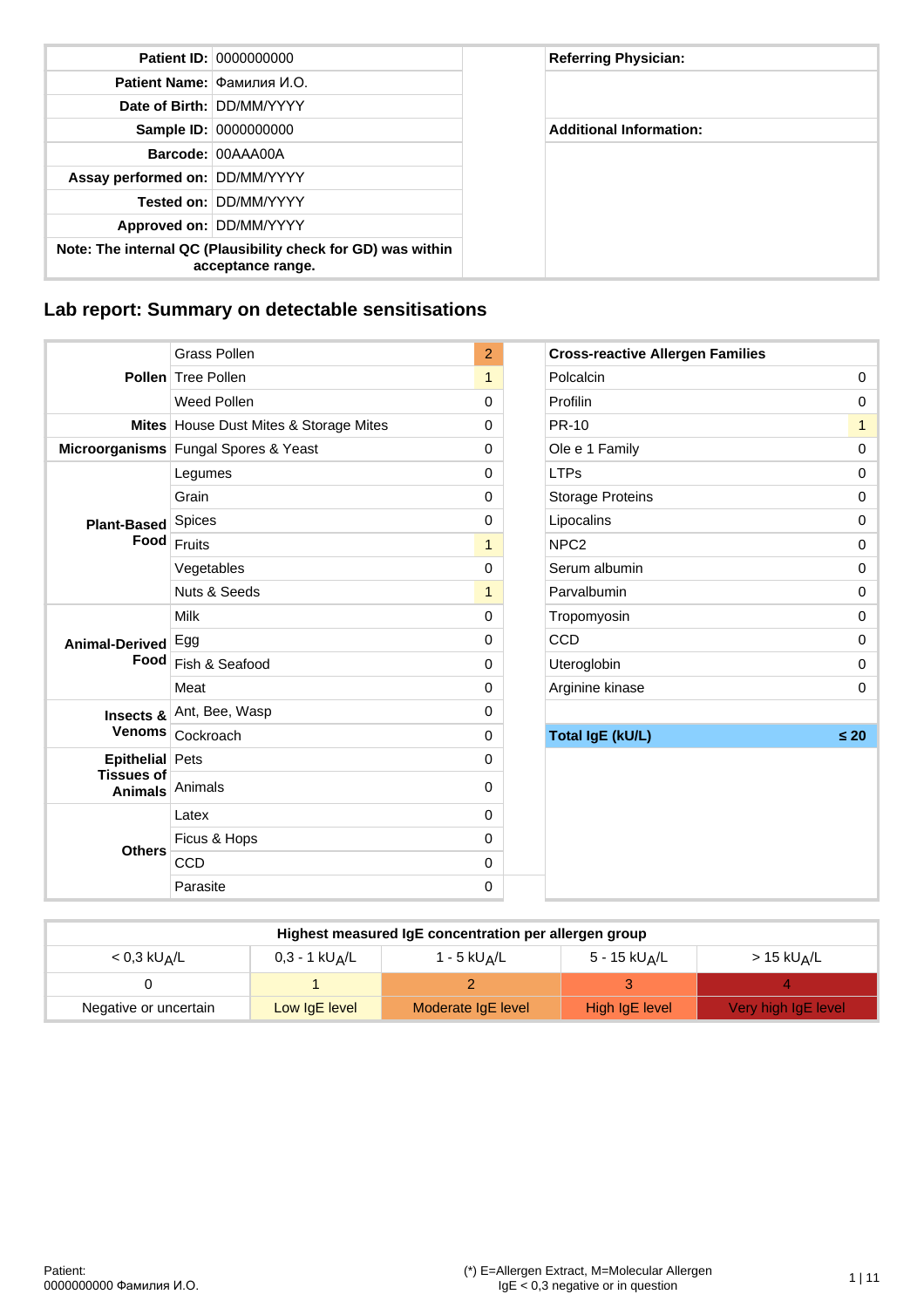| <b>Name</b>            | Allergen         | $E/M(*)$  | <b>Function</b>            | <b>kU<sub>A</sub>/L</b> |
|------------------------|------------------|-----------|----------------------------|-------------------------|
| <b>Pollen</b>          |                  |           |                            |                         |
| <b>Grass Pollen</b>    |                  |           |                            |                         |
| Bermuda grass          | Cyn d            | Е         |                            | $\leq 0,1$              |
| Bermuda grass          | Cyn d 1          | ${\sf M}$ | Beta-Expansin              | $\leq 0,1$              |
| Perennial Ryegrass     | Lol p 1          | M         | Beta-Expansin              | 1,06                    |
| Bahia grass            | Pas n            | Ε         |                            | $\leq 0,1$              |
| Timothy grass          | Phl p 1          | M         | Beta-Expansin              | 2,08                    |
| Timothy grass          | Phl p 2          | M         | Expansin                   | $\leq 0,1$              |
| Timothy grass          | Phl p 5.0101     | M         | Grass Group 5/6            | 4,25                    |
| Timothy grass          | Phl p 6          | M         | Grass Group 5/6            | 1,17                    |
| Timothy grass          | Phl p 7          | M         | Polcalcin                  | $\leq 0,1$              |
| Timothy grass          | Phl p 12         | M         | Profilin                   | $\leq 0,1$              |
| Common reed            | Phr c            | Ε         |                            | 0,41                    |
| Cultivated rye, Pollen | Sec c_pollen     | E         |                            | 0,2                     |
| <b>Tree Pollen</b>     |                  |           |                            |                         |
| Acacia                 | Aca m            | Ε         |                            | $\leq 0,1$              |
| Tree of Heaven         | Ail a            | Ε         |                            | $\leq 0,1$              |
| Alder                  | Aln g 1          | M         | <b>PR-10</b>               | $\leq 0,1$              |
| Alder                  | Aln g 4          | M         | Polcalcin                  | $\leq 0,1$              |
| Silver birch           | Bet v 1          | M         | <b>PR-10</b>               | 0,37                    |
| Silver birch           | Bet v 2          | ${\sf M}$ | Profilin                   | $\leq 0,1$              |
| Silver birch           | Bet v 6          | M         | <b>Isoflavon Reductase</b> | $\leq 0,1$              |
| Paper mulberry         | Bro pa           | Ε         |                            | $\leq 0,1$              |
| Hazel pollen           | Cor a_pollen     | Ε         |                            | $\leq 0,1$              |
| Hazel pollen           | Cor a 1.0103     | ${\sf M}$ | PR-10                      | 0,26                    |
| Sugi                   | Cry j 1          | M         | Pectate Lyase              | $\leq 0,1$              |
| Cypress                | Cup a 1          | M         | Pectate Lyase              | $\leq 0,1$              |
| Cypress                | Cup <sub>s</sub> | Е         |                            | $\leq 0,1$              |
| Beech                  | Fag s 1          | M         | PR-10                      | $\leq 0,1$              |
| Ash                    | Fra e            | Ε         |                            | $\leq 0,1$              |
| Ash                    | Fra e 1          | M         | Ole e 1-Family             | $\leq 0,1$              |
| Walnut pollen          | Jug r_pollen     | Ε         |                            | $\leq 0,1$              |
| Mountain cedar         | Jun a            | Ε         |                            | $\leq 0,1$              |
| Mulberry               | Mor r            | Ε         |                            | $\leq 0,1$              |
| Olive                  | Ole e 1          | M         | Ole e 1-Family             | $\leq 0,1$              |
| Olive                  | Ole e 9          | M         | $1,3 \beta$ Glucanase      | $\leq 0,1$              |
| Date palm              | Pho d 2          | M         | Profilin                   | $\leq 0,1$              |
| London plane tree      | Pla a 1          | M         | Plant Invertase            | $\leq 0,1$              |
| London plane tree      | Pla a 2          | M         | Polygalacturonase          | $\leq 0,1$              |
| London plane tree      | Pla a 3          | M         | nsLTP                      | $\leq 0,1$              |
| Cottonwood             | Pop n            | Ε         |                            | $\leq 0,1$              |
| Elm                    | Ulm c            | Ε         |                            | $\leq 0,1$              |
| <b>Weed Pollen</b>     |                  |           |                            |                         |
| Common Pigweed         | Ama r            | Ε         |                            | $\leq 0,1$              |
| Ragweed                | Amb a            | Ε         |                            | $\leq 0,1$              |
| Ragweed                | Amb a 1          | M         | Pectate Lyase              | $\leq 0,1$              |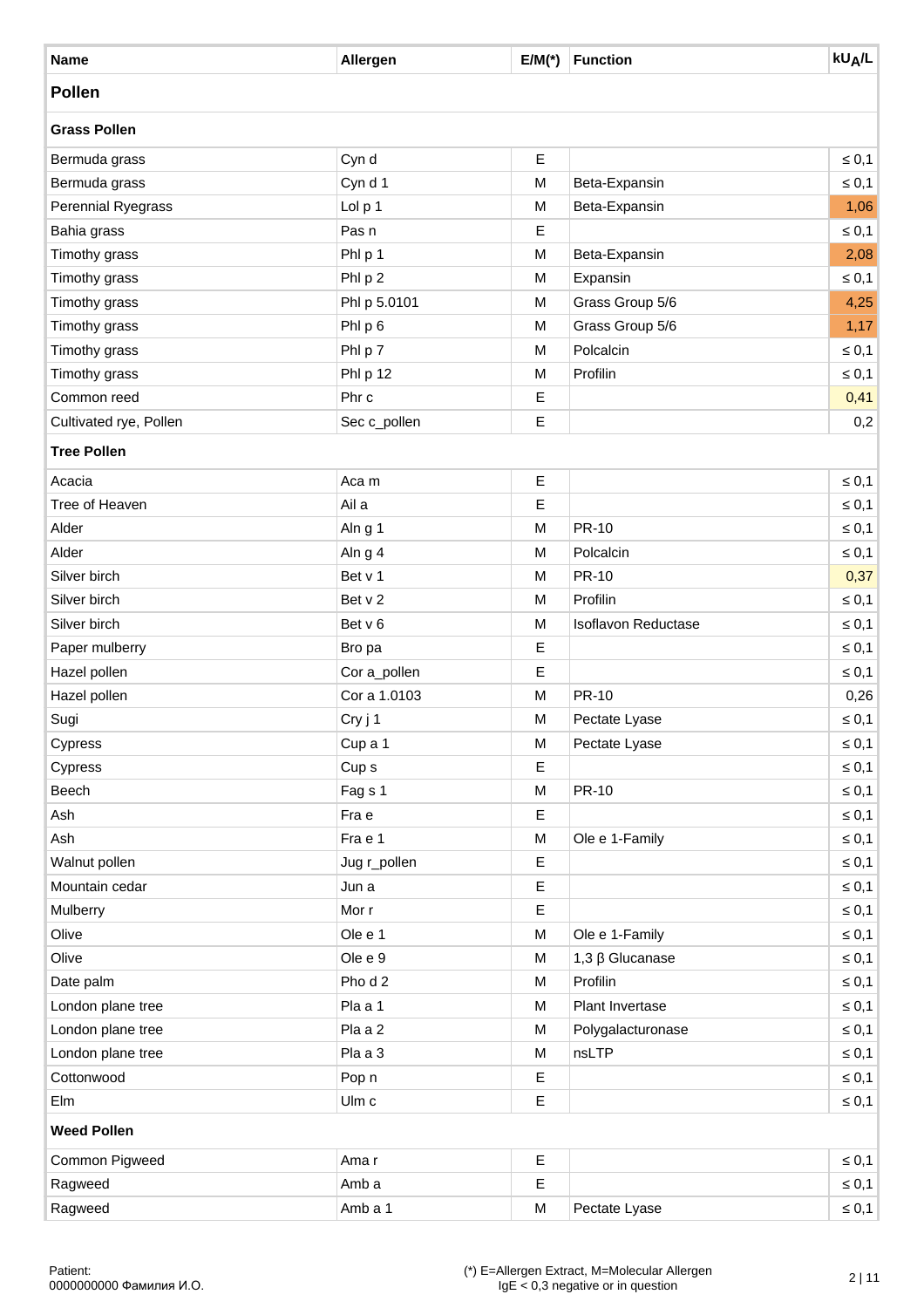| <b>Name</b>                        | Allergen        | $E/M(*)$ | <b>Function</b>                 | <b>kU<sub>A</sub>/L</b> |
|------------------------------------|-----------------|----------|---------------------------------|-------------------------|
| Ragweed                            | Amb a 4         | M        | <b>Plant Defensin</b>           | $\leq 0,1$              |
| Mugwort                            | Art v           | Е        |                                 | $\leq 0,1$              |
| Mugwort                            | Art v 1         | M        | <b>Plant Defensin</b>           | $\leq 0,1$              |
| Mugwort                            | Art $v_3$       | M        | nsLTP                           | $\leq 0,1$              |
| Hemp                               | Can s           | Е        |                                 | $\leq 0,1$              |
| Hemp                               | Can s 3         | M        | nsLTP                           | $\leq 0,1$              |
| Lamb's quarter                     | Che a           | Ε        |                                 | $\leq 0,1$              |
| Lamb's quarter                     | Che a 1         | M        | Ole e 1-Family                  | $\leq 0,1$              |
| Annual mercury                     | Mer a 1         | М        | Profilin                        | $\leq 0,1$              |
| Wall pellitory                     | Par j           | Ε        |                                 | 0,15                    |
| Wall pellitory                     | Par j 2         | M        | nsLTP                           | 0,21                    |
| Ribwort                            | Pla I           | Ε        |                                 | $\leq 0,1$              |
| Ribwort                            | Pla11           | M        | Ole e 1-Family                  | 0,23                    |
| Russian thistle                    | Sal k           | Ε        |                                 | $\leq 0,1$              |
| Russian thistle                    | Sal k 1         | M        | Pectin Methylesterase           | $\leq 0,1$              |
| Nettle                             | Urt d           | Ε        |                                 | 0,28                    |
| <b>Mites</b>                       |                 |          |                                 |                         |
| <b>House Dust Mite</b>             |                 |          |                                 |                         |
| American house dust mite           | Der f 1         | M        | Cysteine protease               | $\leq 0,1$              |
| American house dust mite           | Der f 2         | M        | NPC2 Family                     | $\leq 0,1$              |
| European house dust mite           | Der p 1         | М        | Cysteine protease               | $\leq 0,1$              |
| European house dust mite           | Der p 2         | M        | NPC2 Family                     | $\leq 0,1$              |
| European house dust mite           | Der p 5         | M        | unknown                         | $\leq 0,1$              |
| European house dust mite           | Der p 7         | М        | Mites, Group 7                  | $\leq 0,1$              |
| European house dust mite           | Der p 10        | M        | Tropomyosin                     | $\leq 0,1$              |
| European house dust mite           | Der p 11        | M        | Myosin, heavy chain             | $\leq 0,1$              |
| European house dust mite           | Der p 20        | M        | Arginine kinase                 | $\leq 0,1$              |
| European house dust mite           | Der p 21        | М        | unknown                         | $\leq 0,1$              |
| European house dust mite           | Der p 23        | М        | Peritrophin-like protein domain | $\leq 0,1$              |
| <b>Storage Mite</b>                |                 |          |                                 |                         |
| Acarus siro                        | Aca s           | Ε        |                                 | $\leq 0,1$              |
| <b>Blomia tropicalis</b>           |                 |          | Mites, Group 5                  |                         |
|                                    | Blot 5          | M        |                                 | $\leq 0,1$              |
| <b>Blomia tropicalis</b>           | <b>Blo t 10</b> | M        | Tropomyosin                     | $\leq 0,1$              |
| <b>Blomia tropicalis</b>           | Blot 21         | М        | unknown                         | $\leq 0,1$              |
| Glycyphagus domesticus             | Gly d 2         | М        | NPC2 Family                     | $\leq 0,1$              |
| Lepidoglyphus destructor           | Lep d 2         | M        | NPC2 Family                     | $\leq 0,1$              |
| Tyrophagus putrescentiae           | Tyr p           | Ε        |                                 | $\leq 0,1$              |
| Tyrophagus putrescentiae           | Tyr p 2         | M        | NPC2 Family                     | $\leq 0,1$              |
| <b>Microorganisms &amp; Spores</b> |                 |          |                                 |                         |
| Yeast                              |                 |          |                                 |                         |
| Malassezia sympodialis             | Mala s 5        | M        | unknown                         | $\leq 0,1$              |
| Malassezia sympodialis             | Mala s 6        | M        | Cyclophilin                     | $\leq 0,1$              |
| Malassezia sympodialis             | Mala s 11       | M        | Mn Superoxid-Dismutase          | $\leq 0,1$              |
| Yeast                              | Sac c           | Ε        |                                 | $\leq 0,1$              |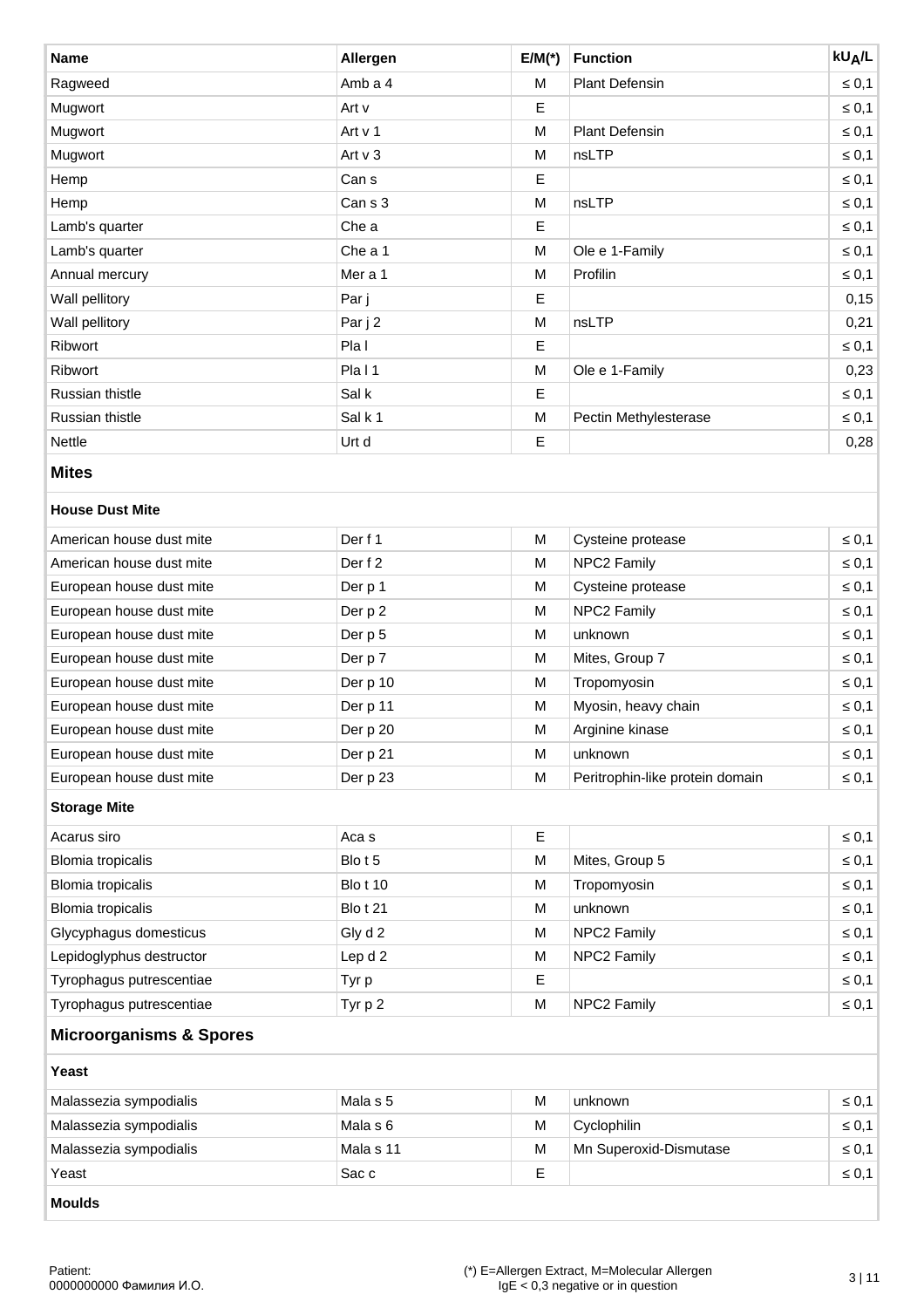| <b>Name</b>            | Allergen | $E/M(*)$ | <b>Function</b>           | <b>kUA/L</b> |
|------------------------|----------|----------|---------------------------|--------------|
| Alternaria alternata   | Alt a 1  | M        | Alt a 1-Family            | $\leq 0,1$   |
| Alternaria alternata   | Alt a 6  | M        | Enolase                   | $\leq 0.1$   |
| Aspergillus fumigatus  | Asp f 1  | M        | Mitogillin Family         | $\leq 0,1$   |
| Aspergillus fumigatus  | Asp f 3  | M        | Peroxysomal Protein       | $\leq 0,1$   |
| Aspergillus fumigatus  | Asp f 4  | M        | unknown                   | $\leq 0,1$   |
| Aspergillus fumigatus  | Asp f 6  | M        | Mn Superoxid-Dismutase    | $\leq 0,1$   |
| Cladosporium herbarum  | Cla h    | E        |                           | $\leq 0,1$   |
| Cladosporium herbarum  | Cla h 8  | M        | Short Chain Dehydrogenase | $\leq 0,1$   |
| Penicilium chrysogenum | Pen ch   | Ε        |                           | $\leq 0,1$   |

# **Plant Food**

| Legumes |  |
|---------|--|
|         |  |

| Peanut     | Arah 1   | M | 7/8S Globulin | $\leq 0,1$ |
|------------|----------|---|---------------|------------|
| Peanut     | Arah 2   | М | 2S Albumin    | $\leq 0,1$ |
| Peanut     | Arah 3   | M | 11S Globulin  | $\leq 0,1$ |
| Peanut     | Arah 6   | M | 2S Albumin    | $\leq 0,1$ |
| Peanut     | Arah 8   | M | <b>PR-10</b>  | $\leq 0,1$ |
| Peanut     | Arah 9   | M | nsLTP         | $\leq 0,1$ |
| Peanut     | Ara h 15 | М | Oleosin       | $\leq 0,1$ |
| Chickpea   | Cic a    | E |               | $\leq 0,1$ |
| Soy        | Gly m 4  | M | PR-10         | $\leq 0,1$ |
| Soy        | Gly m 5  | M | 7/8S Globulin | $\leq 0,1$ |
| Soy        | Gly m 6  | M | 11S Globulin  | $\leq 0,1$ |
| Soy        | Gly m 8  | М | 2S Albumin    | $\leq 0,1$ |
| Lentil     | Len c    | Е |               | $\leq 0,1$ |
| White bean | Pha v    | E |               | $\leq 0,1$ |
| Pea        | Pis s    | Ε |               | $\leq 0,1$ |

### **Cereals**

| Oat              | Ave s           | Ε           |                                 | $\leq 0,1$ |
|------------------|-----------------|-------------|---------------------------------|------------|
| Quinoa           | Che q           | $\mathsf E$ |                                 | $\leq 0,1$ |
|                  |                 |             |                                 |            |
| Common buckwheat | Fag e           | $\mathsf E$ |                                 | $\leq 0,1$ |
| Common buckwheat | Fag e 2         | M           | 2S Albumin                      | $\leq 0,1$ |
| <b>Barley</b>    | Hor v           | $\mathsf E$ |                                 | $\leq 0,1$ |
| Lupine seed      | Lup a           | Ε           |                                 | $\leq 0,1$ |
| Rice             | Ory s           | $\mathsf E$ |                                 | 0,11       |
| Millet           | Pan m           | $\mathsf E$ |                                 | $\leq 0,1$ |
| Cultivated rye   | Sec c_flour     | Е           |                                 | $\leq 0,1$ |
| Wheat            | Tri a aA_TI     | M           | Alpha-Amylase Trypsin-Inhibitor | $\leq 0,1$ |
| Wheat            | <b>Tri a 14</b> | M           | nsLTP                           | $\leq 0,1$ |
| Wheat            | <b>Tri a 19</b> | M           | Omega-5-Gliadin                 | $\leq 0,1$ |
| Spelt            | Tri s           | $\mathsf E$ |                                 | $\leq 0,1$ |
| Maize            | Zea m           | Ε           |                                 | $\leq 0,1$ |
| Maize            | Zea m 14        | M           | nsLTP                           | $\leq 0,1$ |
| <b>Spices</b>    |                 |             |                                 |            |
| Paprika          | Cap a           | $\mathsf E$ |                                 | $\leq 0,1$ |
| Caraway          | Car c           | E           |                                 | $\leq 0,1$ |
| Oregano          | Ori v           | $\mathsf E$ |                                 | $\leq 0,1$ |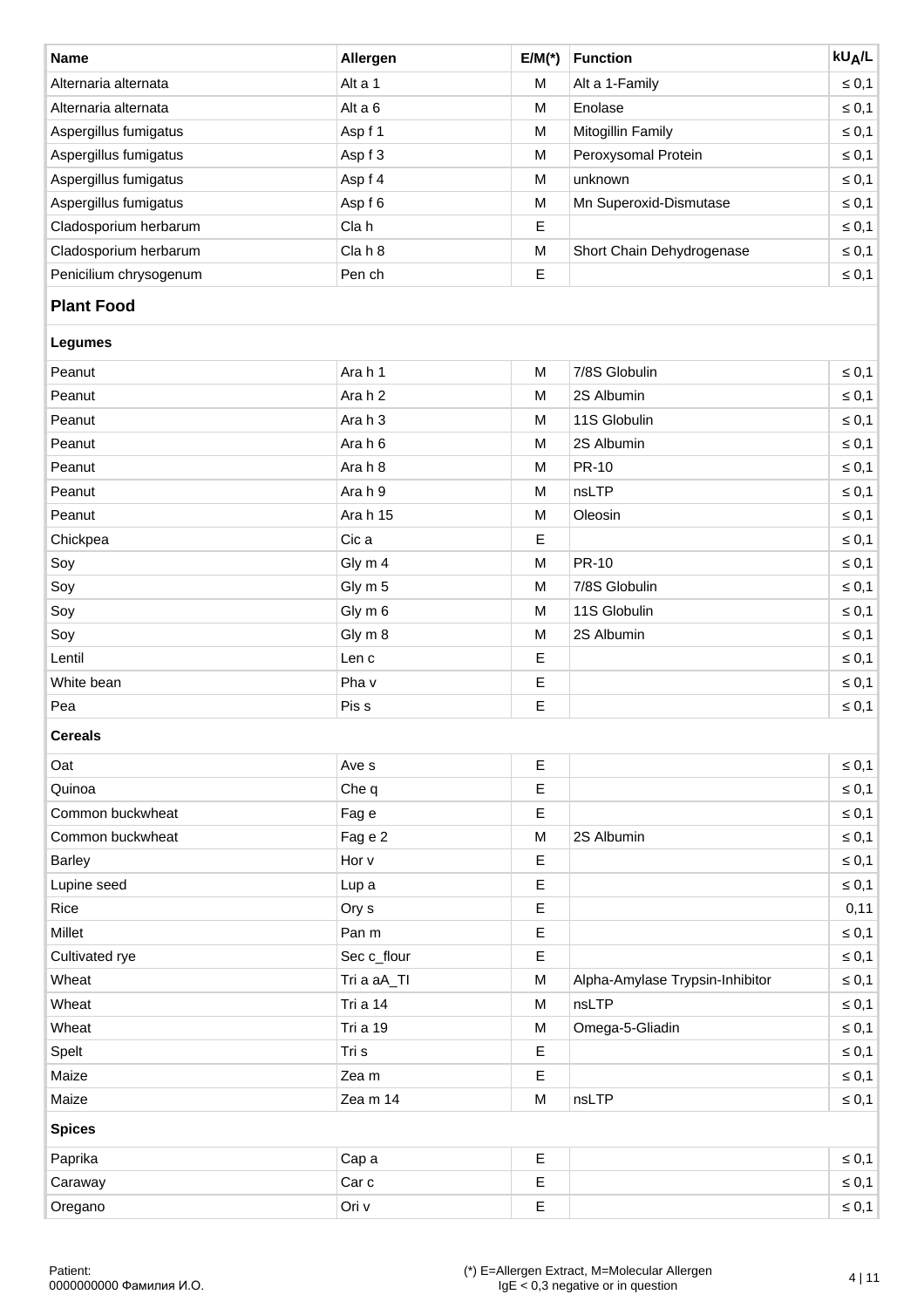| <b>Name</b>       | Allergen     | $E/M(*)$    | <b>Function</b>   | <b>kU<sub>A</sub>/L</b> |
|-------------------|--------------|-------------|-------------------|-------------------------|
| Parsley           | Pet c        | Ε           |                   | $\leq 0,1$              |
| Anise             | Pim a        | Ε           |                   | 0,19                    |
| Mustard           | Sin          | Ε           |                   | $\leq 0,1$              |
| Mustard           | Sin a 1      | ${\sf M}$   | 2S Albumin        | $\leq 0,1$              |
| <b>Fruit</b>      |              |             |                   |                         |
| Kiwi              | Act d 1      | M           | Cysteine protease | $\leq 0,1$              |
| Kiwi              | Act d 2      | M           | <b>TLP</b>        | $\leq 0,1$              |
| Kiwi              | Act d 5      | M           | Kiwellin          | $\leq 0,1$              |
| Kiwi              | Act d 10     | ${\sf M}$   | nsLTP             | $\leq 0,1$              |
| Papaya            | Car p        | Ε           |                   | $\leq 0,1$              |
| Orange            | Cit s        | Ε           |                   | $\leq 0,1$              |
| Melon             | Cuc m 2      | ${\sf M}$   | Profilin          | $\leq 0,1$              |
| Fig               | Fic c        | Ε           |                   | $\leq 0,1$              |
| Strawberry        | Fra a $1+3$  | ${\sf M}$   | PR-10+LTP         | 0,43                    |
| Apple             | Mal d 1      | M           | PR-10             | $\leq 0,1$              |
| Apple             | Mal d 2      | ${\sf M}$   | <b>TLP</b>        | $\leq 0,1$              |
| Apple             | Mal d 3      | M           | nsLTP             | $\leq 0,1$              |
| Mango             | Man i        | Ε           |                   | $\leq 0,1$              |
| Banana            | Mus a        | Ε           |                   | $\leq 0,1$              |
| Avocado           | Pers a       | E           |                   | 0,2                     |
| Cherry            | Pru av       | Ε           |                   | $\leq 0,1$              |
| Peach             | Pru p 3      | ${\sf M}$   | nsLTP             | $\leq 0,1$              |
| Pear              | Pyr c        | Ε           |                   | $\leq 0,1$              |
| Blueberry         | Vac m        | Ε           |                   | 0,2                     |
| Grapes            | Vit $v_1$    | M           | nsLTP             | $\leq 0,1$              |
| <b>Vegetables</b> |              |             |                   |                         |
| Onion             | All c        | $\mathsf E$ |                   | $\leq 0,1$              |
| Garlic            | All s        | Ε           |                   | $\leq 0,1$              |
| Celery            | Api g 1      | M           | PR-10             | $\leq 0,1$              |
| Celery            | Api g 2      | M           | nsLTP             | $\leq 0,1$              |
| Celery            | Api g 6      | M           | nsLTP             | $\leq 0,1$              |
| Carrot            | Dau c        | Е           |                   | $\leq 0,1$              |
| Carrot            | Dau c 1      | M           | PR-10             | $\leq 0,1$              |
| Potato            | Sol t        | Ε           |                   | $\leq 0,1$              |
| Tomato            | Sola I       | Ε           |                   | $\leq 0,1$              |
| Tomato            | Sola I 6     | M           | nsLTP             | $\leq 0,1$              |
| <b>Nuts</b>       |              |             |                   |                         |
| Cashew            | Ana o        | Е           |                   | $\leq 0,1$              |
| Cashew            | Ana o 2      | M           | 11S Globulin      | $\leq 0,1$              |
| Cashew            | Ana o 3      | M           | 2S Albumin        | $\leq 0,1$              |
| Brazil nut        | Ber e        | Ε           |                   | $\leq 0,1$              |
| Brazil nut        | Ber e 1      | M           | 2S Albumin        | $\leq 0,1$              |
| Pecan             | Car i        | Е           |                   | $\leq 0,1$              |
| Hazelnut          | Cor a 1.0401 | М           | PR-10             | 0,31                    |
| Hazelnut          | Cor a 8      | M           | nsLTP             | $\leq 0,1$              |
| Hazelnut          | Cor a 9      | М           | 11S Globulin      | $\leq 0,1$              |
| Hazelnut          | Cor a 11     | M           | 7/8S Globulin     | $\leq 0,1$              |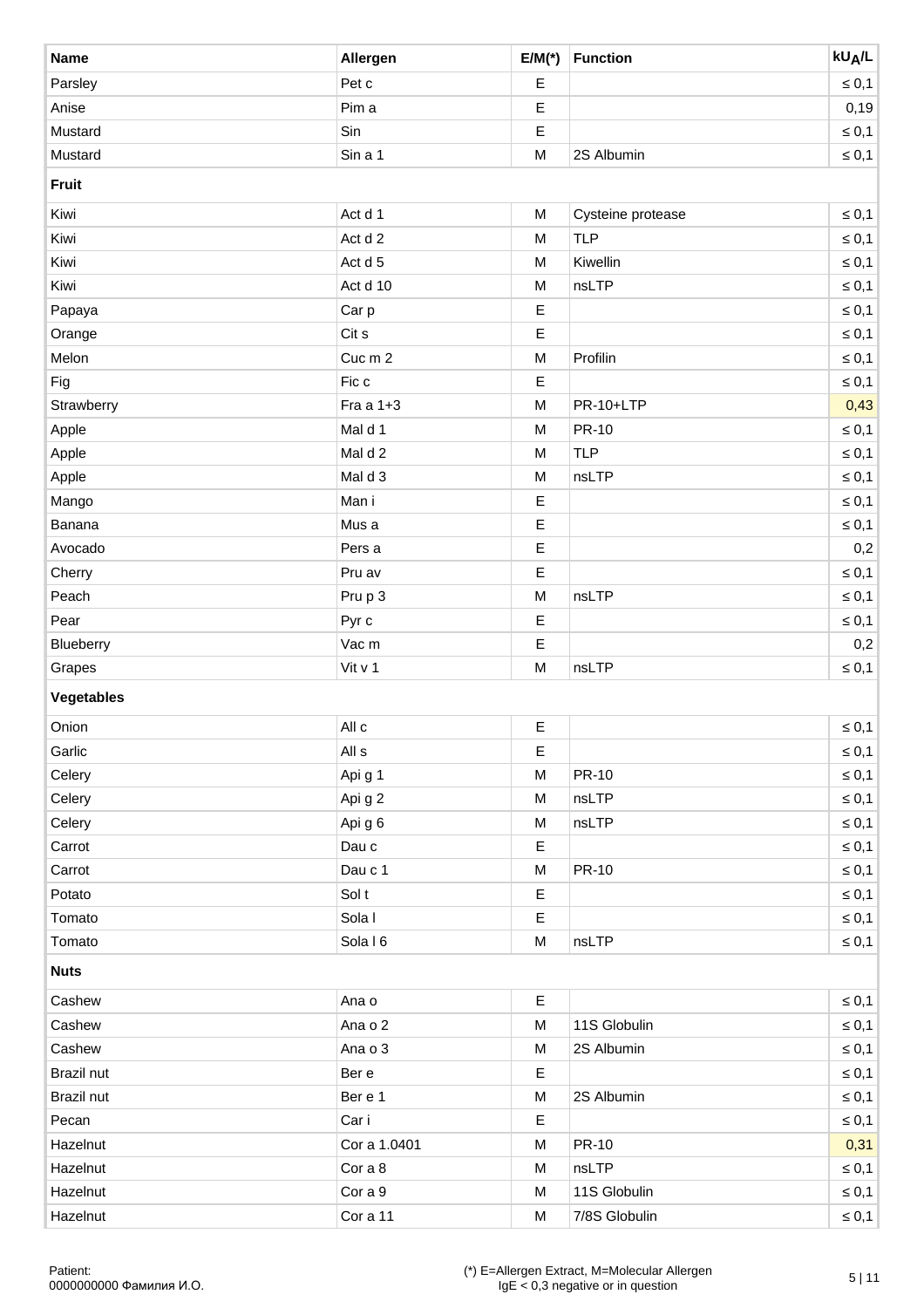| <b>Name</b>              | Allergen         | $E/M(*)$    | <b>Function</b>                 | <b>kU<sub>A</sub>/L</b> |
|--------------------------|------------------|-------------|---------------------------------|-------------------------|
| Hazelnut                 | Cor a 14         | M           | 2S Albumin                      | $\leq 0,1$              |
| Walnut                   | Jug r 1          | M           | 2S Albumin                      | $\leq 0,1$              |
| Walnut                   | Jug r 2          | M           | 7/8S Globulin                   | $\leq 0,1$              |
| Walnut                   | Jug r 3          | M           | nsLTP                           | $\leq 0,1$              |
| Walnut                   | Jug r 4          | M           | 11S Globulin                    | $\leq 0,1$              |
| Walnut                   | Jug r 6          | M           | 7/8S Globulin                   | $\leq 0,1$              |
| Macadamia                | Mac i 2S Albumin | M           | 2S Albumin                      | $\leq 0,1$              |
| Macadamia                | Mac inte         | E           |                                 | 0,15                    |
| Pistachio                | Pis v 1          | M           | 2S Albumin                      | $\leq 0,1$              |
| Pistachio                | Pis v 2          | M           | 11S Globulin subunit            | $\leq 0,1$              |
| Pistachio                | Pis v 3          | M           | 7/8S Globulin                   | $\leq 0,1$              |
| Almond                   | Pru du           | $\mathsf E$ |                                 | $\leq 0,1$              |
| <b>Seed</b>              |                  |             |                                 |                         |
| Pumpkin seed             | Cuc p            | E           |                                 | $\leq 0,1$              |
| Sunflower seed           | Hel a            | E           |                                 | $\leq 0,1$              |
| Poppy seed               | Pap s            | $\mathsf E$ |                                 | $\leq 0,1$              |
| Poppy seed               | Pap s 2S Albumin | M           | 2S Albumin                      | $\leq 0,1$              |
| Sesame                   | Ses i            | $\mathsf E$ |                                 | 0,29                    |
| Sesame                   | Ses i 1          | M           | 2S Albumin                      | 0,24                    |
| Fenugreek seeds          | Tri fo           | $\mathsf E$ |                                 | $\leq 0,1$              |
| <b>Milk</b><br>Cow, milk | Bos d_milk       | $\mathsf E$ |                                 | $\leq 0,1$              |
|                          |                  |             |                                 |                         |
| Cow, milk                | Bos d 4          | M           | α-Lactalbumin                   | $\leq 0,1$              |
| Cow, milk                | Bos d 5          | M           | β-Lactoglobulin                 | $\leq 0,1$              |
| Cow, milk                | Bos d 8          | M           | Casein                          | $\leq 0,1$              |
| Camel                    | Cam d            | Е           |                                 | $\leq 0,1$              |
| Goat, milk               | Cap h_milk       | E           |                                 | $\leq 0,1$              |
| Mare's milk              | Equ c_milk       | $\mathsf E$ |                                 | $\leq 0,1$              |
| Sheep, milk              | Ovi a_milk       | E           |                                 | $\leq 0,1$              |
| Egg                      |                  |             |                                 |                         |
| Egg white                | Gal d_white      | Е           |                                 | $\leq 0,1$              |
| Egg yolk                 | Gal d_yolk       | $\mathsf E$ |                                 | $\leq 0,1$              |
| Egg white                | Gal d 1          | M           | Ovomucoid                       | $\leq 0,1$              |
| Egg white                | Gal d 2          | M           | Ovalbumin                       | $\leq 0,1$              |
| Egg white                | Gal d 3          | M           | Ovotransferrin                  | $\leq 0,1$              |
| Egg white                | Gal d 4          | M           | Lysozym C                       | $\leq 0,1$              |
| Egg yolk                 | Gal d 5          | M           | Serum Albumin                   | $\leq 0,1$              |
| <b>Seafood</b>           |                  |             |                                 |                         |
| Herring worm             | Ani s 1          | M           | Kunitz Serin Protease Inhibitor | $\leq 0,1$              |
| Herring worm             | Ani s 3          | M           | Tropomyosin                     | $\leq 0,1$              |
| Crab                     | Chi spp.         | Ε           |                                 | $\leq 0,1$              |
| Herring                  | Clu h            | E           |                                 | $\leq 0,1$              |
| Herring                  | Clu h 1          | M           | β-Parvalbumin                   | $\leq 0,1$              |
| Brown shrimp             | Cra c 6          | M           | Troponin C                      | $\leq 0,1$              |
| Carp                     | Cyp c 1          | M           | β-Parvalbumin                   | $\leq 0,1$              |
|                          |                  |             |                                 |                         |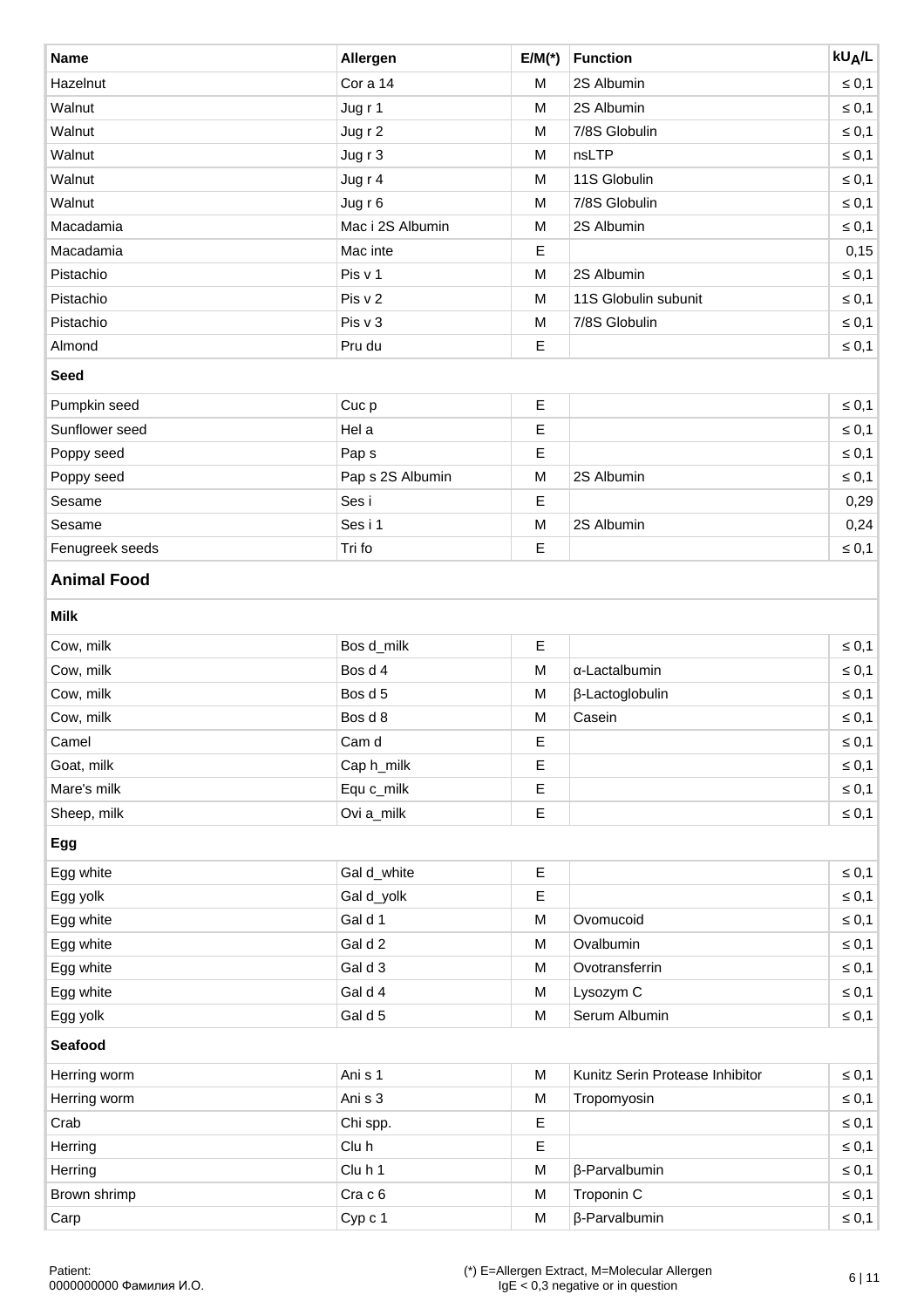| <b>Name</b>                 | Allergen          | $E/M(*)$    | <b>Function</b>                      | <b>kU<sub>A</sub>/L</b> |
|-----------------------------|-------------------|-------------|--------------------------------------|-------------------------|
| Atlantic cod                | Gad m             | Ε           |                                      | $\leq 0,1$              |
| Atlantic cod                | Gad m 2+3         | M           | β-Enolase & Aldolase                 | $\leq 0,1$              |
| Atlantic cod                | Gad m 1           | M           | β-Parvalbumin                        | $\leq 0,1$              |
| Lobster                     | Hom g             | Ε           |                                      | $\leq 0,1$              |
| Shrimp                      | Lit s             | Ε           |                                      | $\leq 0,1$              |
| Squid                       | Lol spp.          | Ε           |                                      | $\leq 0,1$              |
| Common mussel               | Myt e             | $\mathsf E$ |                                      | $\leq 0,1$              |
| Oyster                      | Ost e             | Ε           |                                      | $\leq 0,1$              |
| Shrimp                      | Pan b             | Ε           |                                      | $\leq 0,1$              |
| Scallop                     | Pec spp.          | Ε           |                                      | $\leq 0,1$              |
| <b>Black Tiger Shrimp</b>   | Pen m 1           | ${\sf M}$   | Tropomyosin                          | $\leq 0,1$              |
| <b>Black Tiger Shrimp</b>   | Pen m 2           | M           | Arginine kinase                      | $\leq 0,1$              |
| <b>Black Tiger Shrimp</b>   | Pen m 3           | M           | Myosin, light chain                  | $\leq 0,1$              |
| <b>Black Tiger Shrimp</b>   | Pen m 4           | M           | Sarcoplasmic Calcium Binding Protein | $\leq 0,1$              |
| Thornback ray               | Raj c             | Ε           |                                      | $\leq 0,1$              |
| Thornback ray               | Raj c Parvalbumin | M           | α-Parvalbumin                        | $\leq 0,1$              |
| Clam                        | Rud spp.          | Ε           |                                      | $\leq 0,1$              |
| Salmon                      | Sal s             | Ε           |                                      | $\leq 0,1$              |
| Salmon                      | Sal s 1           | M           | β-Parvalbumin                        | $\leq 0,1$              |
| Atlantic mackerel           | Sco s             | Ε           |                                      | $\leq 0,1$              |
| Atlantic mackerel           | Sco s 1           | M           | β-Parvalbumin                        | $\leq 0,1$              |
| Tuna                        | Thu a             | $\mathsf E$ |                                      | $\leq 0,1$              |
| Tuna                        | Thu a 1           | M           | β-Parvalbumin                        | $\leq 0,1$              |
| Swordfish                   | Xip g 1           | M           | β-Parvalbumin                        | $\leq 0,1$              |
| Meat                        |                   |             |                                      |                         |
| House cricket               | Ach d             | Ε           |                                      | $\leq 0,1$              |
| Cattle, meat                | Bos d_meat        | Ε           |                                      | $\leq 0,1$              |
| Cattle, meat                | Bos d 6           | M           | Serum Albumin                        | $\leq 0,1$              |
| Horse, meat                 | Equ c_meat        | Ε           |                                      | $\leq 0,1$              |
| Chicken meat                | Gal d_meat        | Ε           |                                      | 0,13                    |
| Migratory locust            | Loc m             | Ε           |                                      | $\leq 0,1$              |
| Turkey                      | Mel g             | Ε           |                                      | $\leq 0,1$              |
| Rabbit, meat                | Ory_meat          | Ε           |                                      | $\leq 0,1$              |
| Sheep, meat                 | Ovi a_meat        | Ε           |                                      | $\leq 0,1$              |
| Pork                        | Sus d_meat        | $\mathsf E$ |                                      | $\leq 0,1$              |
| Pork                        | Sus d 1           | M           | Serum Albumin                        | $\leq 0,1$              |
| Mealworm                    | Ten m             | Ε           |                                      | 0,23                    |
| <b>Insects &amp; Venoms</b> |                   |             |                                      |                         |
| Fire ant poison             |                   |             |                                      |                         |
| Fire ant                    | Sol spp.          | Ε           |                                      | $\leq 0,1$              |
| <b>Honey Bee Venom</b>      |                   |             |                                      |                         |
| Honey bee                   | Api m             | Ε           |                                      | $\leq 0,1$              |
| Honey bee                   | Api m 1           | M           | Phospholipase A2                     | $\leq 0,1$              |
| Honey bee                   | Api m 10          | M           | Icarapin Variant 2                   | $\leq 0,1$              |
| <b>Wasp Venom</b>           |                   |             |                                      |                         |
| Hornet                      | Dol spp           | $\mathsf E$ |                                      | $\leq 0,1$              |
|                             |                   |             |                                      |                         |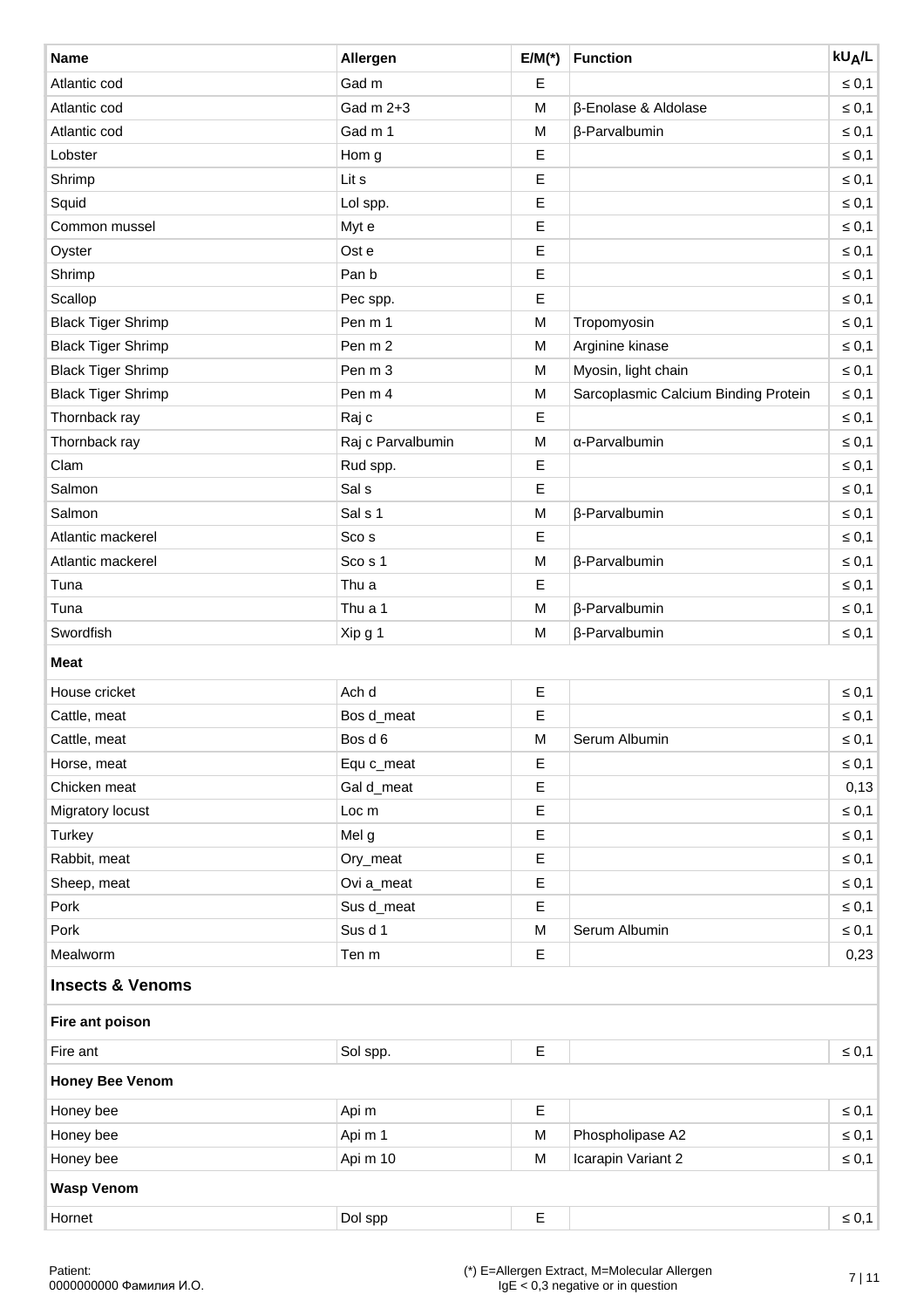| <b>Name</b>                    | Allergen         | $E/M(*)$             | <b>Function</b>              | <b>kU<sub>A</sub>/L</b> |
|--------------------------------|------------------|----------------------|------------------------------|-------------------------|
| Paper wasp venom               | Pol d            | E                    |                              | $\leq 0,1$              |
| Paper wasp venom               | Pol d 5          | M                    | Antigen 5                    | $\leq 0,1$              |
| Wasp venom                     | Ves v            | E                    |                              | $\leq 0,1$              |
| Wasp venom                     | Yes v 1          | M                    | Phospholipase A1             | $\leq 0,1$              |
| Wasp venom                     | Ves v 5          | M                    | Antigen 5                    | $\leq 0,1$              |
| <b>Cockroach</b>               |                  |                      |                              |                         |
| German Cockroach               | Bla g 1          | M                    | Cockroach Group 1            | $\leq 0,1$              |
| German Cockroach               | Blag 2           | M                    | Aspartyl protease            | $\leq 0,1$              |
| German Cockroach               | Bla g 4          | M                    | Lipocalin                    | $\leq 0,1$              |
| German Cockroach               | Blag 5           | M                    | Glutathione S-transferase    | $\leq 0,1$              |
| German Cockroach               | Blag 9           | M                    | Arginine kinase              | $\leq 0,1$              |
| American Cockroach             | Per a            | $\mathsf E$          |                              | $\leq 0,1$              |
| American Cockroach             | Per a 7          | M                    | Tropomyosin                  | $\leq 0,1$              |
| <b>Animal Origin</b>           |                  |                      |                              |                         |
| Pet                            |                  |                      |                              |                         |
| Dog                            | Can f_Fd1        | M                    | Uteroglobin                  | $\leq 0,1$              |
| Male dog urine (incl. Can f 5) | Can f_male urine | Е                    |                              | $\leq 0,1$              |
| $\sim$ $\sim$                  | $\sim$ $\sim$    | $\ddot{\phantom{1}}$ | and the contract of the con- | $\sim$ $\sim$ $\sim$    |

| Male dog urine (incl. Can f 5) | Can f_male urine | Е |               | $\leq 0,1$ |
|--------------------------------|------------------|---|---------------|------------|
| Dog                            | Can f 1          | M | Lipocalin     | $\leq 0,1$ |
| Dog                            | Can f 2          | М | Lipocalin     | $\leq 0,1$ |
| Dog                            | Can f 3          | м | Serum Albumin | $\leq 0,1$ |
| Dog                            | Can f 4          | М | Lipocalin     | $\leq 0,1$ |
| Dog                            | Can f 6          | M | Lipocalin     | $\leq 0,1$ |
| Guinea pig                     | Cav p 1          | M | Lipocalin     | $\leq 0,1$ |
| Cat                            | Fel d 1          | М | Uteroglobin   | $\leq 0,1$ |
| Cat                            | Fel d 2          | М | Serum Albumin | $\leq 0,1$ |
| Cat                            | Fel d 4          | М | Lipocalin     | $\leq 0,1$ |
| Cat                            | Fel d 7          | M | Lipocalin     | $\leq 0,1$ |
| House mouse                    | Mus m 1          | M | Lipocalin     | $\leq 0,1$ |
| Rabbit, epithel                | Ory c 1          | М | Lipocalin     | $\leq 0,1$ |
| Rabbit, epithel                | Ory c 2          | М | Lipophilin    | $\leq 0,1$ |
| Rabbit, epithel                | Ory c 3          | М | Uteroglobin   | $\leq 0,1$ |
| Djungarian hamster             | Phod s 1         | M | Lipocalin     | $\leq 0,1$ |
| Rat                            | Rat n            | Ε |               | $\leq 0,1$ |
|                                |                  |   |               |            |

## **Farm Animals**

| Cattle         | Bos d 2         | M | Lipocalin     | $\leq 0,1$ |
|----------------|-----------------|---|---------------|------------|
| Goat, epithel  | Cap h_epithelia | Ε |               | $\leq 0,1$ |
| Horse, epithel | Equ c 1         | M | Lipocalin     | $\leq 0,1$ |
| Horse, epithel | Equ c 3         | M | Serum Albumin | $\leq 0,1$ |
| Horse, epithel | Equ c 4         | M | Latherin      | $\leq 0,1$ |
| Sheep, epithel | Ovi a_epithelia | Ε |               | $\leq 0,1$ |
| Pig            | Sus d_epithelia | Ε |               | $\leq 0,1$ |

| Latex | ⊣ Hev hi        | M | Rubber<br>r elongation factor                 | ـ. ب -   |
|-------|-----------------|---|-----------------------------------------------|----------|
| Latex | ⊣ Hev hi<br>ັບພ | M | `mol.<br>particle protein :<br>rubber<br>idil | 14<br>◡… |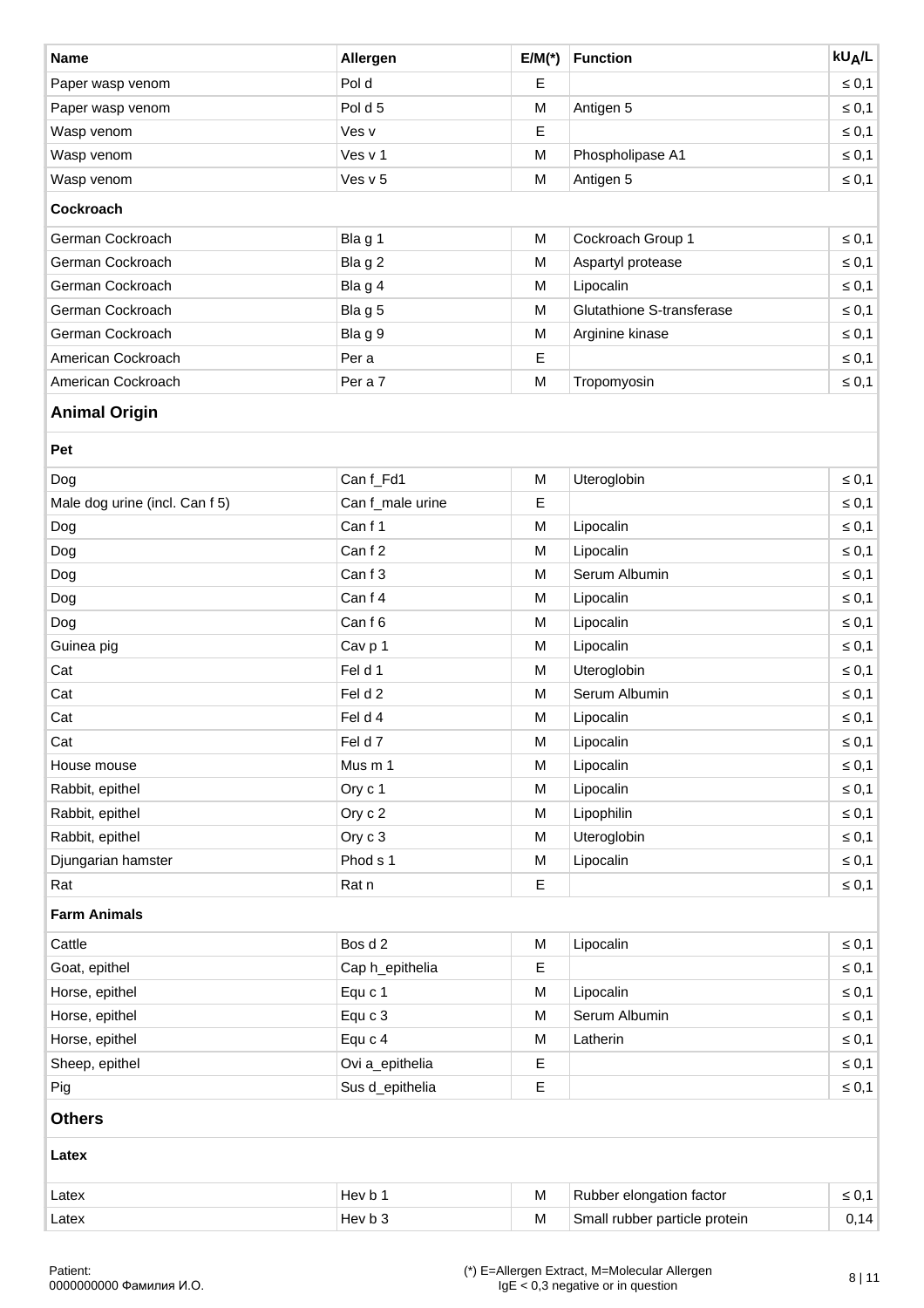| <b>Name</b>       | Allergen   | $E/M(*)$ | <b>Function</b>   | $kU_A/L$   |
|-------------------|------------|----------|-------------------|------------|
| Latex             | Hev b 5    | M        | unknown           | $\leq 0,1$ |
| Latex             | Hev b 6.02 | М        | Pro-Hevein        | $\leq 0,1$ |
| Latex             | Hev b 8    | M        | Profilin          | $\leq 0,1$ |
| Latex             | Hev b 11   | M        | Class 1 Chitinase | $\leq 0,1$ |
| <b>Ficus</b>      |            |          |                   |            |
| Weeping fig       | Fic b      | Ε        |                   | $\leq 0,1$ |
|                   |            |          |                   |            |
| Ccd               |            |          |                   |            |
| Hom s Lactoferrin | Hom s LF   | M        | <b>CCD</b>        | $\leq 0,1$ |
| <b>Parasite</b>   |            |          |                   |            |

#### **Normal Total-IgE**

**Adults:** < 20 kU/l Allergy unlikely, 20 - 100 kU/l Allergy possible, > 100 kU/l Allergy likely

#### **PR-10**

PR-10 allergens show a high degree of cross-reactivity.

PR-10 inhalative:

The major birch pollen allergen, Bet v 1, represents the prototype of all PR-10 allergens and is the primary sensitizer in regions with birch pollen exposure. The presence of PR-10 allergens in Fagales tree pollen explains IgE cross-reactivity between pollen from hazel, alder, beech, oak and hornbeam.

PR-10 nutritive:

PR-10 allergens in raw fruits, nuts, vegetable and legumes can induce oral allergy syndrome and sometimes severe allergic reactions in sensitized individuals, if a high amount of the respective allergen is consumed. PR-10 allergens are not stable to processing.

| <b>Name</b>  | Allergen     | $E/M(*)$ | <b>Function</b> | $kU_A/L$   |
|--------------|--------------|----------|-----------------|------------|
| Alder        | Aln g 1      | M        | <b>PR-10</b>    | $\leq 0,1$ |
| Apple        | Mal d 1      | M        | <b>PR-10</b>    | $\leq 0,1$ |
| Beech        | Fag s 1      | M        | <b>PR-10</b>    | $\leq 0,1$ |
| Carrot       | Dau c 1      | M        | <b>PR-10</b>    | $\leq 0,1$ |
| Celery       | Api g 1      | M        | <b>PR-10</b>    | $\leq 0,1$ |
| Hazel pollen | Cor a 1,0103 | M        | <b>PR-10</b>    | 0,26       |
| Hazelnut     | Cor a 1,0401 | M        | <b>PR-10</b>    | 0,31       |
| Peanut       | Arah 8       | M        | <b>PR-10</b>    | $\leq 0,1$ |
| Silver birch | Bet v 1      | M        | <b>PR-10</b>    | 0,37       |
| Soy          | Gly m 4      | M        | <b>PR-10</b>    | $\leq 0,1$ |

# **Interpretation - Support**

### **Raven Interpretation Summary**

#### **Sample Information**

The sample was tested on ALEX² Barcode 00AAA00A, interpretation date MM/DD/YYYY.

Of the tested 295 allergens, 8 were/was above the cut off of 0.3 kU $\Delta/L$ . A sensitisation can be an indicator of an IgE dependent allergy. For all positive ALEX 2 allergens, comments for interpretation guidance are listed below.

#### **Total IgE: ≤20 kU/L**

The measured total IgE was below 20 kU/L, therefore allergy is unlikely

#### **Cross-Reactive allergen sensitisation detected**

Sensitisations against molecular allergens which are markers of (broad) cross-reactivity between different allergen sources were detected.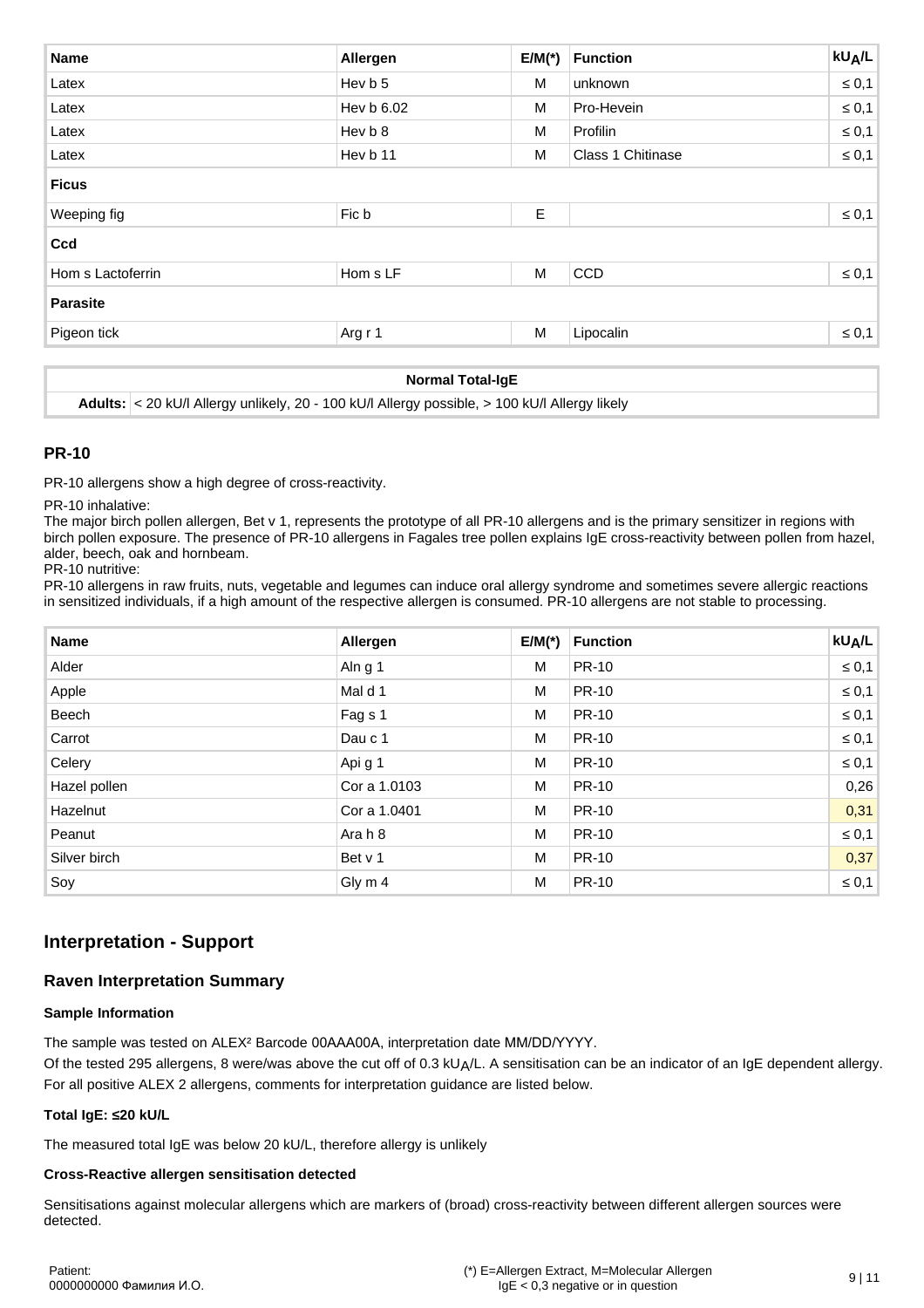#### Detected cross-reactive allergen sensitisations:

#### PR-10s: Bet v 1, Cor a 1.0401

#### **PR-10 Proteins**

PR-10 inhalative: The major birch pollen allergen, Bet v 1, represents the prototype of all PR-10 allergens and is the primary sensitiser in regions with birch-pollen exposure. The presence of PR-10 allergens in birch related tree pollen explains possible IgE cross-reactivity between pollen from hazel, alder, beech, oak and hornbeam. PR-10 nutritive: PR-10 allergens in fresh fruits, nuts, vegetables and legumes can induce oral allergy syndrome and sometimes even severe allergic reactions in sensitised individuals. PR-10 allergens are not stable to heat and digestion.

#### **Tree Pollen**

#### **Birch Family**

Sensitisation to pollen from the birch family was detected. Allergic symptoms associated with this allergen source range from allergic rhinoconjunctivitis to allergic asthma.

Bet v 1 is the major allergen in birch pollen and a member of the PR-10 allergen family. It is associated with inhalative symptoms and mostly mild forms of food allergy (e.g. oral allergy syndrome). The degree of cross-reactivity between Bet y 1 and pollen- as well as food-allergens from the PR-10 allergen family is high. The importance of these cross-reactions has to be analysed on a clinical level. Bet v 1 serves as a marker for AIT indication, if corresponding clinical symptoms are present.

Causal treatment is possible via AIT, symptomatic treatment includes anti-histamines and local corticosteroids in various formulations (tablet, spray).

#### **Grass pollen**

Sensitisation to grass pollen was detected. Allergic symptoms associated with grass pollen range from allergic rhinoconjunctivitis to allergic asthma.

Cyn d 1, Lol p 1 and Phl p 1 are members fo the β-Expansin allergen family. The degree of cross-reactivity between members of this allergen family is very high. β-Expansins serve as markers for AIT indication, if corresponding clinical symptoms are present. Positive results were obtained for: Lol p 1, Phl p 1.

Phl p 5 is a member of the Grass Group 5/6 allergen family. The degree of cross-reactivity between members of this allergen family is high, although not in all grass pollen species a Grass Group 5/6 allergen has been described. Along with Phl p 1 and Phl p 2, Phl p 5 serves as marker of true grass-pollen sensitisation. Phl p 1 and 5 serve as markers for AIT indication, if corresponding clinical symptoms are present.

Phl p 6 is a member of the Grass Group 5/6 allergen family. The degree of cross-reactivity between members of this allergen family is high.

Causal treatment is possible via AIT - Phl p 1 and 5 serve as markers for AIT indication, if corresponding are present. Symptomatic treatment includes anti-histamines and local corticosteroids in various formulations (tablet, spray).

#### **Fruits**

#### **Strawberry**

Sensitisation to strawberry was detected. Allergic symptoms associated with strawberry are usually mild, systemic reactions are rare.

Fra a 1 is a member of the PR-10 allergen family and is associated with mild forms of strawberry allergy (e.g. oral allergy syndrome). The degree of cross-reactivity between Fra a 1 and other members of the PR-10 allergen family is high. The importance of these crossreactions has to be analysed on a clinical level. Usually Fra a 1 sensitisation is caused by a primary sensitisation against Bet v 1 from birch pollen. Fra a 1 is not stable towards heat and digestion. Fra a 3 is a member of the nsLTP allergen family and may cause clinical reactions from oral allergy syndrome to anaphylaxis. The degree of cross-reactivity between Fra a 3 and other members of the nsLTP family is high within botanically closely related species (e.g. stone fruit). The importance of these cross-reactions has to be analysed on a clinical level. Fra a 3 is stable towards heat and digestion.

Include extensive patient training on avoidance measures for mild reactions and the prescription of an emergency kit (including adrenalin autoinjector for severe cases).

#### **Nuts and Legumes**

#### **Hazelnut**

Sensitisation to hazelnut was detected. Allergic symptoms associated with hazelnut allergens range from oral allergy syndrome to severe, anaphylactic reactions.

Cor a 1.0401 is a member of the PR-10 allergen family and is associated with mild forms of hazelnut allergy e.g. oral allergy syndrome. In rare cases, mild systemic reactions occur. Severe anaphylactic reactions are very rare. The degree of cross-reactivity between Cor a 1.0401 and other members of the PR-10 allergen family is high. The importance of these cross-reactions has to be analysed on a clinical level. In most cases a Cor a 1.0401 sensitisation is caused by a primary sensitisation against Bet v 1 from birch pollen. Cor a 1.0401 is not stable towards heat and digestion.

Include extensive patient training on avoidance measures and the prescription of an emergency kit (including adrenalin autoinjector for severe cases).

DISCLAIMER: THE PRESENCE OF IgE-ANTIBODIES IMPLIES A RISK OF ALLERGIC REACTIONS AND HAS TO BE ANALYZED IN CONJUNCTION WITH THE CLINICAL HISTORY AND OTHER DIAGNOSTIC TEST RESULTS. THE RAVEN INTERPRETATION GUIDANCE SOFTWARE IS A TOOL TO SUPPORT PHYSICIANS IN THE INTERPRETATION OF ALEX 2 RESULTS. RAVEN COMMENTS DO NOT REPLACE THE DIAGNOSIS BY A PHYSICIAN. NO LIABILITY IS ACCEPTED FOR RAVEN COMMENTS AND RESULTING THERAPEUTIC INTERVENTIONS. THE STATED COMMENTS ARE DESIGNED EXCLUSIVELY FOR ALEX2